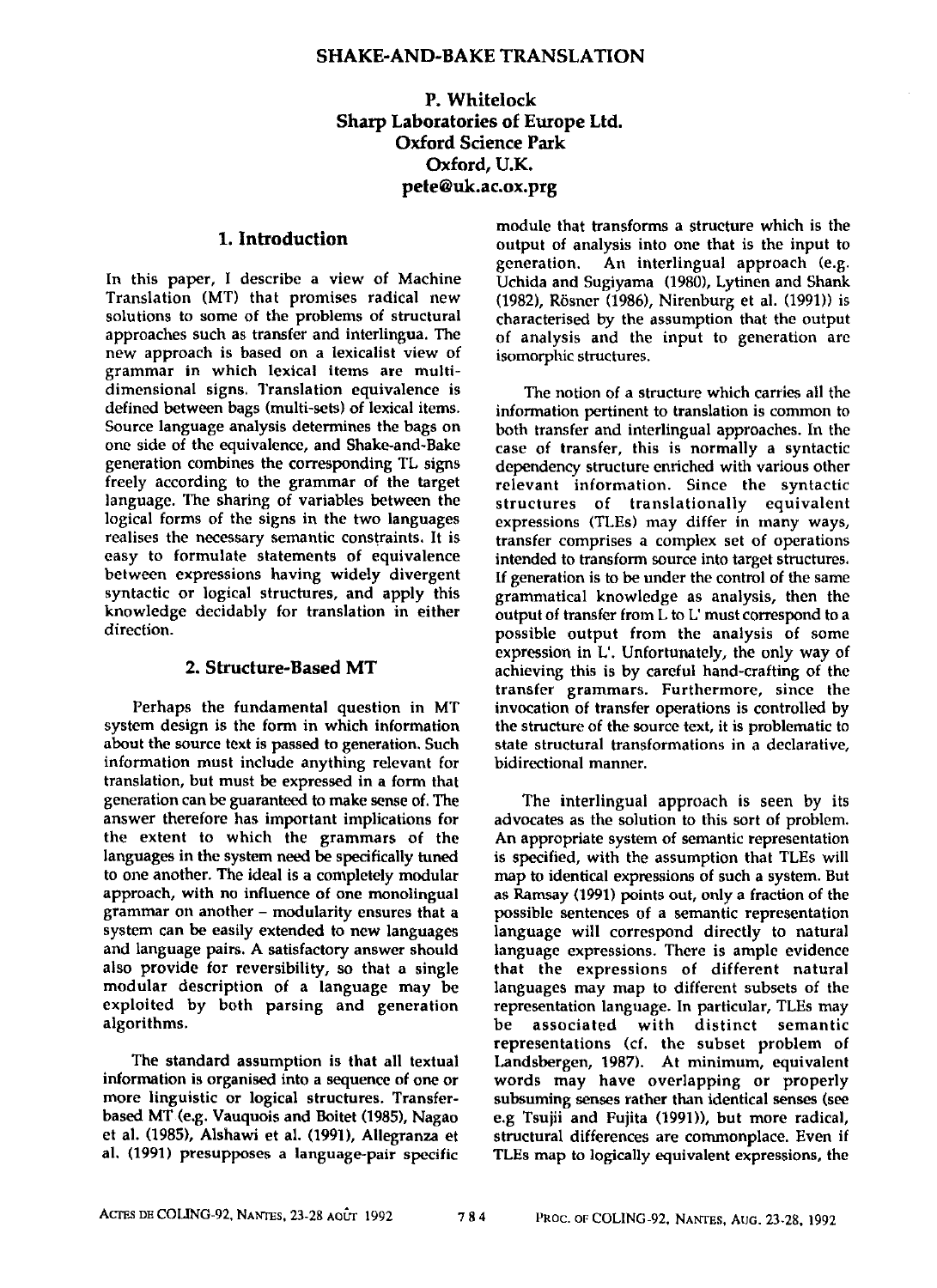inference needed to compute one from the other is clearly undecidable in the general case for logics rich enough to represent linguistic meaning (Shieber, 1988), and intractable even in the simplest cases, with associativity and commutativity of conjunction (Calder et al. 1989).

Heuristics to guide such inference can only be specific to the languages in the system, since it is these which determine the logical forms that actually occur. In this way, the functions of transfer merely devolve to analysis and generation, making the content of each grammar dependent on that of the other languages in the system. This weakens the standard argument for the interlingual approach, i.e. that the addition of new languages is facilitated by the absence of components specific to language pairs.

In any approach to translation, it is necessary to state heuristic information concerning the differences in structure between TLEs. In transfer systems this is done explicitly, in interlingual systems it is implicit. I have suggested that in interlingual systems the need for such information has an adverse effect on the independence of different grammars. In multilingual transfer systems, the need for minimal transfer (as advocated within Eurotra (e.g. Allegranza et al., 1991)) also entails that the form of the monolingual components is sensitive to the particular languages in the system (cf. the notion of 'euroversal' in Eurotra). So neither structurebased approach leads to a system in which the knowledge pertinent to the different languages is clearly modularised. The transfer approach is preferable in this respect, but it suffers from the difficulty of formulating declarative statements of complex equivalences, such as those discussed by Kaplan et al. (1989), Odijk (1989), Sadler et al. (1989, 1990), Sadler and Thompson (1991). In §4 below we will look at how such examples are treated in the Shake-and-Bake approach.

### 3. Shake-and-Bake Translation

The research described in this paper is an application to translation of a more general constraint-based view of language and language processing (e.g. Fenstad et al. (1985), Pereira (1987), etc.). In such a view, linguistic structure is determined by the accumulation of constraints or descriptions, leading to compact and declarative grammars. In Shake-and-Bake MT, we take advantage of the partiality inherent in such constraints by radically underspecifying the information about the source text's structure that is passed to generation.

A precursor to this view can be identified in an

approach to MT described by Landsbergen (1987). He suggested that the bilingual knowledge needed to compute TLEs should be stated as correspondances between grammars rather than between languages (that is, the inputs/outputs of grammars). Translation equivalence is stated between the meaningful elements of two grammars - in Landsbergen's Montagovian framework, between lexical entries and between grammar rules. TLEs can be derived from equivalent lexical entries by applying equivalent rules in the same way.

Rosetta's linguistic basis in Montague grammar, with its stipulated pairings of syntactic and semantic rules, requires TLEs to have isomorphic derivations. For this reason, Rosetta is essentially an interlingual system, and the need for the monolingual grammars to be attuned to each other (as acknowledged by Landsbergen) has adverse effects on modularity.

Suppose, however, that the only meaningful elements of a grammar are its lexical items. In fact, much recent linguistic work assumes exactly this conception of a grammar  $-$  see e.g Uszkoreit (1986), Karttunen (1989), Pollard and Sag (1987), Zeevat et al. (1987), Baschung et al. (1987), Gunji (1987), Whitelock (1991b). in these frameworks, lexical entries are signs, that is, they simultaneously classify an expression in multiple dimensions (orthographic, syntactic, semantic, etc.), Signs are recursively combined by simple rules which do not themselves introduce elements of meaning, but merely equate appropriate variables in the logical forms of the combining signs.

Therefore in such a grammar, the derivable logical forms in a language are constructed entirely from templates introduced by lexical items. We can represent sentence meaning as a combination of word meanings and a set of equational constraints on LF variables as determined by derivation. Now if we apply Landsbergen's methodology within this framework, knowledge of bilingual equivalence may be reduced to statements of equivalence between lexical items and their associated meanings. Such equivalences may be many to many, e.g. {pay, attention, to}  $\equiv$  {faire, attention, a}, and may include multiple instances of the same lexical item, e.g.  $[$ as,as $] = {$ aussi, que $]$ <sup>1</sup>. In the general case, therefore, equivalences are stated

 $<sup>1</sup>$  The bilingual lexicon is also many-to-many in</sup> another sense. A single lexical item in L may appear in many different equivalences with signs in L', and each of the latter may appear in further equivalences with signs in L.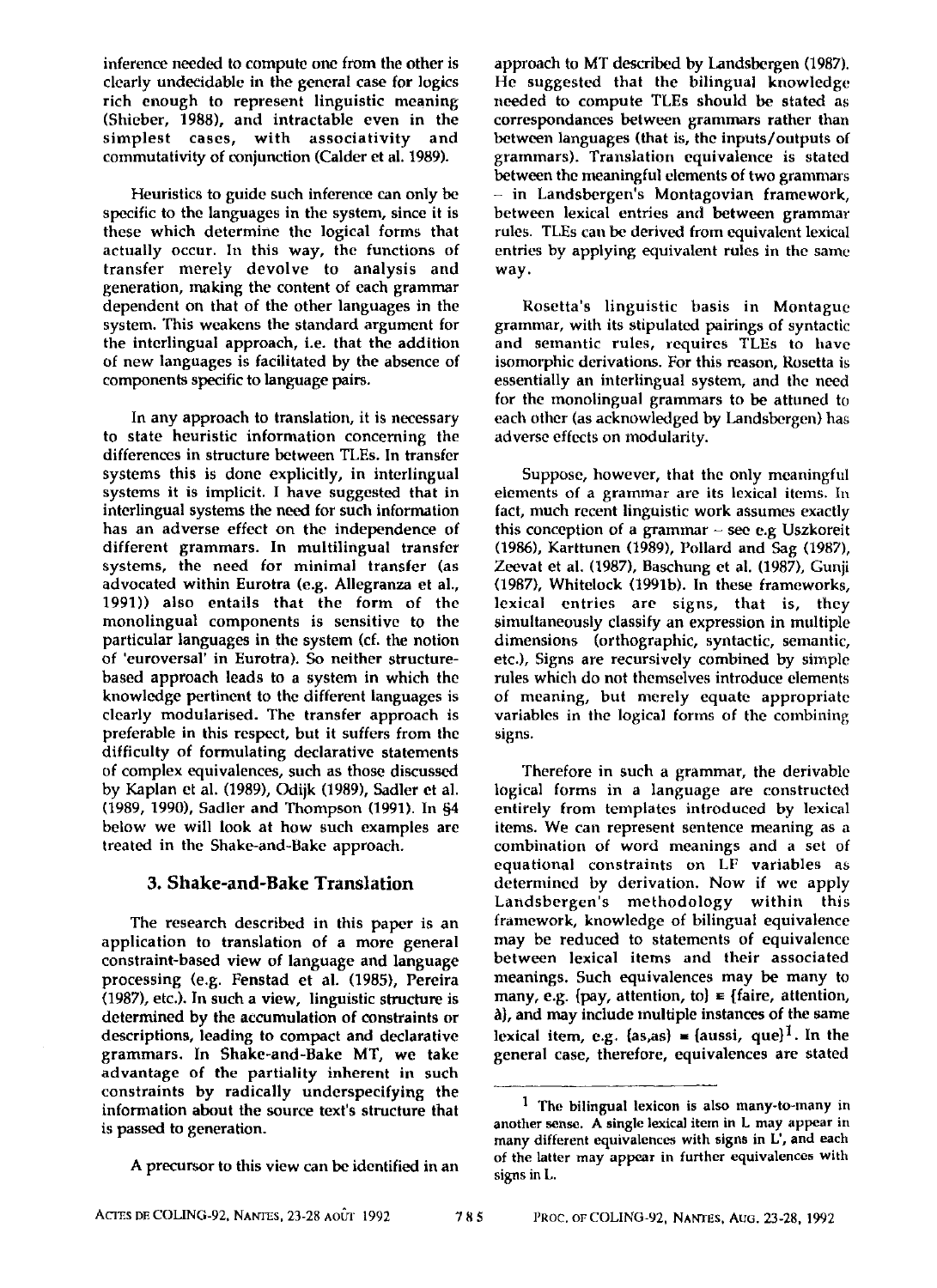between **bags** of lexical signs. The representation of a sentence is a bag of (extensions of) lexical items, called its base. Two bases are equivalent if they are the union of equivalent bags. Two expressions are translation equivalents if they have derivations whose bases are equivalent bags and which obey the same constraints on LF variables. There is no isomorphism requirement on TLEs - the grammars of the two languages have been effectively deeoupled.

(1) shows a Prolog definition of a simple translation algorithm based on these principles ( I is the path constructor for feature structures, and  $\leftarrow$  > is graph unification (with path evaluation)).

(i) translate (Text, Translation) : - SourceSign|orth <=> Text, parse (SourceSign, SLBag), SourceSign|sem <=> Sem, skolemise (Sem) , equivalence (SLBag, TLBag) , generate (TLBag, TargetSign) , TargetSign] orth <=> Translation.

translate can be glossed as follows: find the sign in SL whose orthography is the source string Text, i.e. parse it to SourceSign, recording in SLBag the basic expressions (iexical entries) used in the parse. Find the value of semantics in SourceSign and Skolemise the variables. The elements of SLBag will be extended by their participation in the analysis stage. Alternative extensions may give rise to alternative equivalences. Compute the equivalent bag of TL expressions. Generate any TargetSign that can be built from  $TLBag - its orthography$  is a possible Translation of Text.

The sharing of those constraints which equate LF variables is realised by Prolog sharing between the variables in Sem and the items in SLBag and TLBag. The Skolemisation step which replaces each distinct variable by a unique constant ensures that variables not equated in the course of analysis are prevented from being incorrectly equated during generation. Its ordering before bilingual lookup realises the restriction that a lexical entry is only applicable when its source language constraints strictly subsume those established by parsing.

A simple backtracking Shake-and-Bake generation algorithm is given in (2). The bag is represented as a Prolog list.

```
(2) generate(Bag, TSign) :- 
      shake and bake ([], TSign, Bag, []).
% termination
```
shake\_and\_bake([Sign],Sign,[],[]).

```
% shift 
shake and bake (P0, Sign, 
                     [Next | Bag0], Bag) : -push (Next, P0, P) , 
  shake and bake (P, Sign, Bag0, Bag) . 
% reduce 
shake and bake(P0, Sign, Bag0, Bag) :-
```

```
pop (First, P0, PI) , 
delete (Second, P1, P2),
unordered rule (Mom, First, Second) ,
push (Mom, P2, P), 
shake and bake (P, Sign, Bag0, Bag).
```
**shake\_and bake** is a slight but significant variation on a shift-reduce parser for binary grammars. In shift-reduce parsing, an element is repeatedly taken from the front of the input, looked up in the lexicon, and the result pushed onto a stack. The top two stack elements may be combined according to the grammar, the result pushed back on the stack, and the procedure called recursively. When the input has been consumed and the stack contains a single element, the parse terminates successfully.

In shake\_and\_bake generation the role of the input string is played by the bag of target language signs. Unlike in parsing, the order of items in the bag is immaterial. Any two signs may be combined, with the combination determining the order of their orthographies in the result. A minimal complete algorithm requires random access to the erstwhile stack for one of the arguments to a reduction. This data structure is represented by the variables of the form P0, P1, P. The second element is not popped from the data structure, but non-deterministically deleted from it. Of course, such a move renders the algorithm intractable. Shift-reduce can complete a wellformed symbol table or chart in polynomial time for context-free grammars, but Shake-and-Bake is exponential even with a chart. I will mention ways of addressing this computational drawback below. Before this, however, I will try to show that an MT system organised in this way makes it considerably easier to correctly state constraints on translation equivalence when TLEs have divergent structures. Furthermore, such statements of equivalence may be exploited in either direction.

# **4. Translation Equivalence** in Shake-and-Bake MT

1 will use the PATR-II notation for equations (Shieber 1986), representing constraints on the elements of an equivalence rather than the categories in a grammar rule. The substantive theory could be any of the lexicalist grammars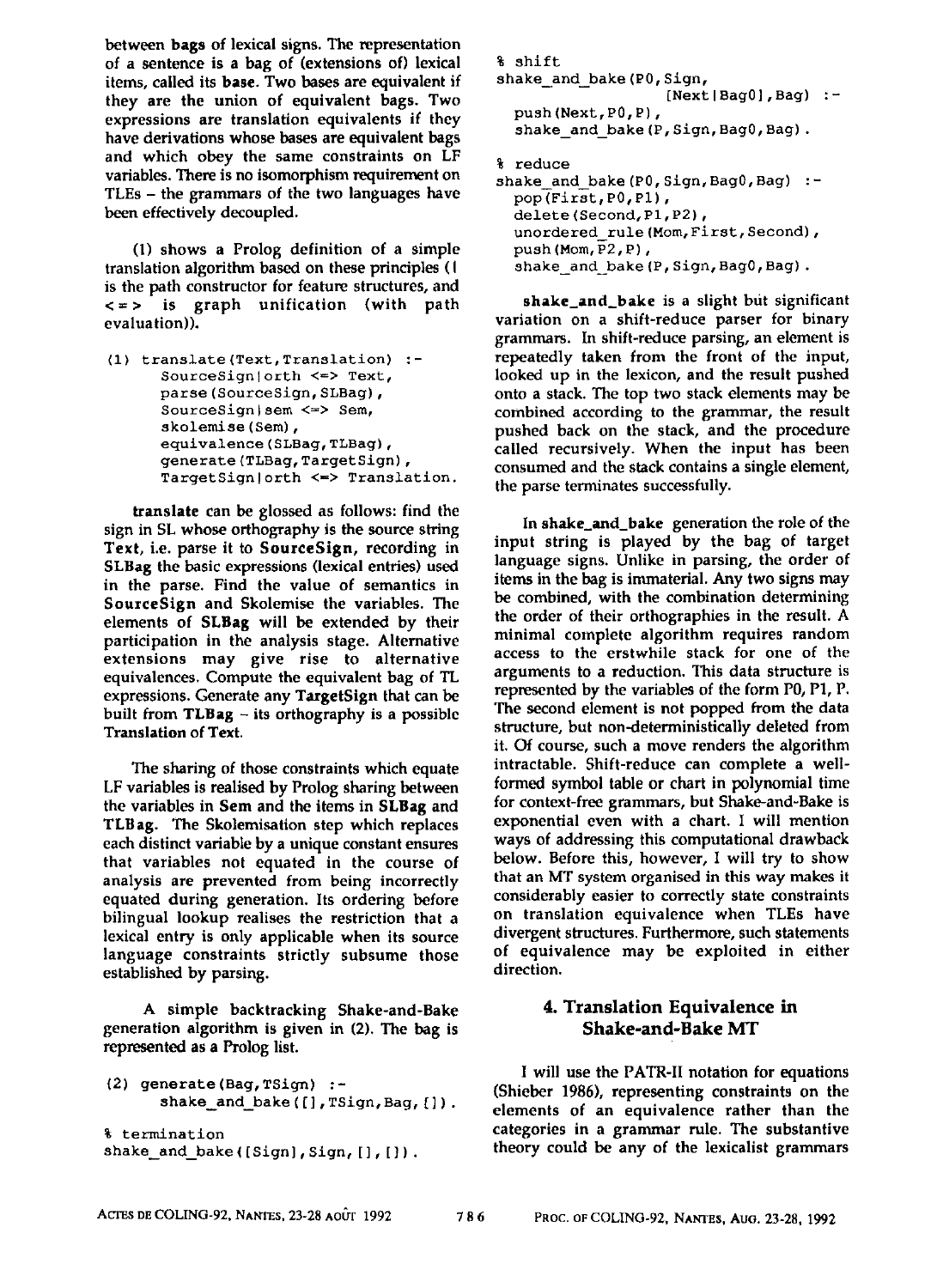mentioned above. I assume a morpheme-based lexicon in which each lexical entry (i.e. morpheme) has a feature cite whose value uniquely picks out that entry. This feature is used to distinguish words spoiled the same but with different syntax or semantics, in addition, where the orthographic form of a grammatical morpheme (such as past tense) is determined on a language internal basis (e.g. by conjugation type of a verb), all allomorphs will receive the same value of cite. In this way, the notion of equivalence may be extended to equivalence between closed-class grammatical morphemes.

**(3) shows a** basic one-to-one equivalence between the English verb stem *love* and the French *aimer.* 

(3)  $X_F = X_F$  $E$  cite> = love v  $<$ X<sub>F</sub> cite> = aimer  $E$  sem index> =  $F$  sem index>  $<$ X<sub>E</sub> sem exp index> =  $\langle X_F \rangle$  sem exp index>  $sem obj index> =$  $<$ X<sub>F</sub> sem obj index>

I assume an event-based semantics with a neo-Davidsonian treatment of thematic relations (see e.g. Parsons (1980, 1991), Hobbs (1986), Dowty (1988)). The two monolingual signs presupposed by (3) each introduce three LF variables, corresponding to the loving state itself (index), the lover (exp index) and the loved one (obj index). (3) states the simple pairwise equivalence between these. Despite the identical paths on both sides of the last two equations, the correctness of the method does not rely on thematic identity of equivalent roles. It may apply equally to grammars where thematic relations are verb-specific (e.g. love\_argl, love arg2, aimer argl etc.) and hence languagespecific (sidestepping consistency problems in the monolingual assignment of thematic relations). Furthermore, even with a substantive theory of thematic relations applied consistently to two grammars, the thematic entailments of equivalent argument places may not be identical. Space precludes discussion of our treatment for such cases, which is based on the use of sorted LF variables as described in Moens et al. (1989).

Assuming equivalences such as (4) for proper names, translation between (5a) and (Sb) will be mediated by the equivalence between bags shown in (6), in which signs are abbreviated by their citation values.

```
<X<sub>E</sub> cite> = Mary
  <X<sub>F</sub> cite> = Marie
  \langle X_F \rangle sem index = \langle X_F \rangle sem index >
(Sa) Mary loves Frances 
(5b) Marie aime Francoise
(6) (Mary, Frances, love v, pres) \equiv
```
Generation will produce (5a) as the translation of (5b), and vice versa, not because that was the structure of the SL text, but because it is the only way of putting together the TL signs in (6) that is compatible with the TL grammar and the variable bindings established by parsing.

{FranGoise, pres, aimer, Marie}

This strategy extends straightforwardly to the 'argument switching' cases of translation equivalence exemplified in (7a and To).

```
(7a) Mary likes Frances 
(7b) Françoise plaît à Marie
```
The equivalence between *like* and *plaire*  $\hat{a}$  is given in (8).

```
(8) X_F = X_F - X_F Y_F<X_E cite> ~\sim like v
  <X<sub>F</sub> cite> = plaire
  \langle X_F' \rangle cite> = \lambda 1
  \langle X_F \rangle sem index> = \langle X_F \rangle sem index>
  X_E sem exp index> =
                      <X<sub>F</sub> sem exp index>
  <X<sub>E</sub> sem obj index> =
                      <X_F sem obj index><X_{\rm F} sem exp index> = <X_{\rm F}' sem index>
```
1 have assumed that the path  $\langle X_F \rangle$  sem obj> picks out the semantic object of the liking state, which is the semantics of *plaire's* syntactic subject, but as in the previous example, alternative monolingual assumptions could have been made with little import.

One point to note here is the treatment of the preposition  $\dot{a}$ . We merely state that one lexical entry in English corresponds to two in French. The appropriate preposition (<cite> =  $a_1$ ), is an element with 'identity semantics' (Calder et al. 1989), so its index is equated in the monolingual lexicon with that of its syntactic object. It is also necessary to equate this index with the experiencer of *like* and *plaire* as in the final equation. Then the strict subsumption interpretation of bilingual lookup will guarantee that the elements on the French side are not just unrelated elements of a larger phrase.

(4)  $X_E = X_F$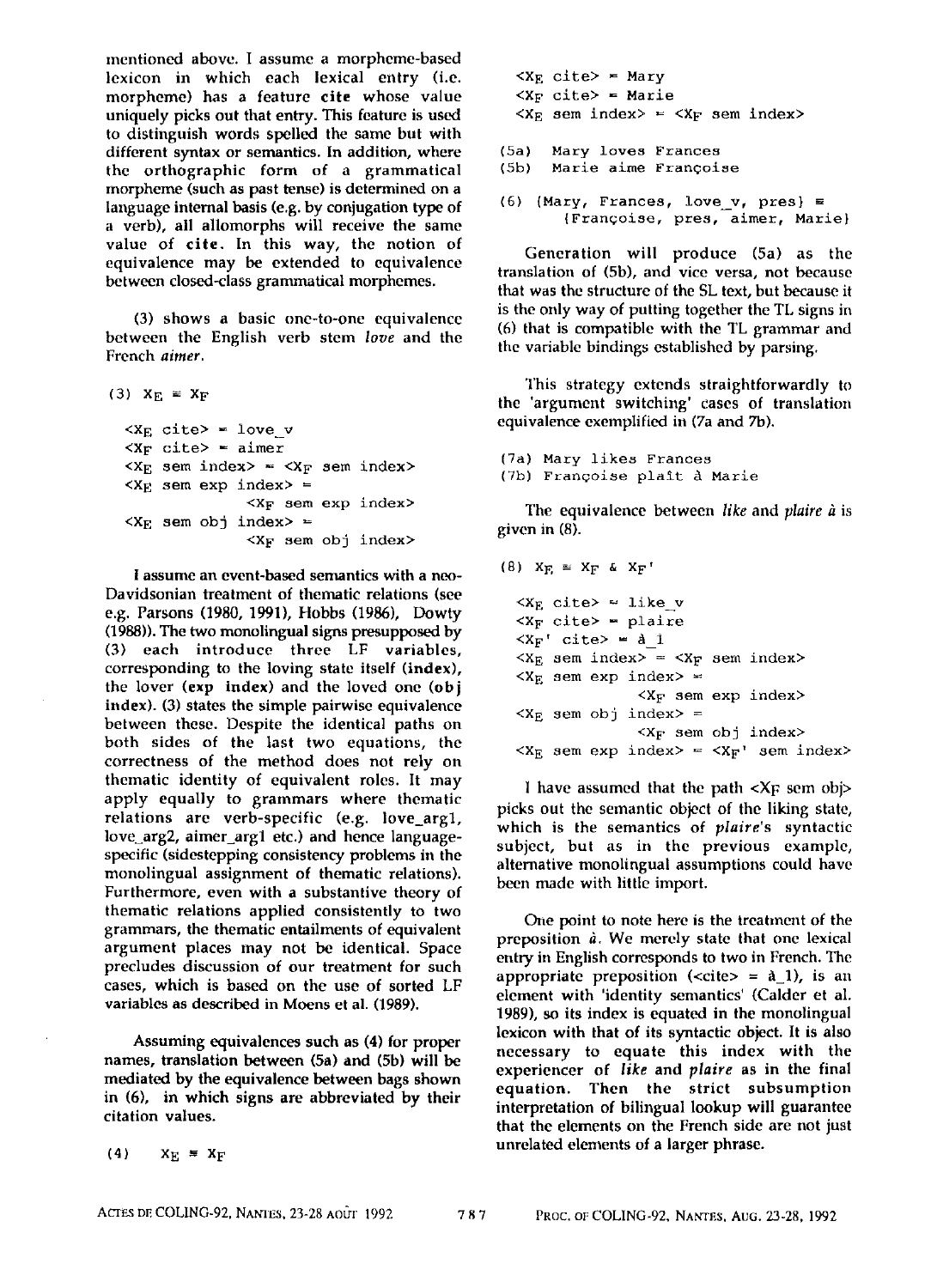Examples of the argument-switching kind are standard in the transfer approach as illustrations of what it does best. Since a typical transfer MT system will process a functional structure by recursive descent, cases where the translation of arguments depends on the translation of heads are straightforward. However, a major source of problems for such transfer schemes are the socalled head-switching cases, in which the syntactic head-dependent structure in the translation equivalents is reversed (see refs. in §2). Such a case is illustrated for English/Dutch in (10). The *just/venir de* case in English/French is similar.

(10a) Jan zwemt graag (10b) John enjoys swimming

Once again, the Shake-and-Bake generation strategy will correctly compute such TLEs from statements of equivalence between simplex expressions, including that given in (11). The full bags are given in (12).

```
(11) X_E & X_E' = X_N<X<sub>E</sub> cite> = enjoy
  <X<sub>E</sub>' cite> = prespart
  <X<sub>N</sub> cite> = graag
  <X<sub>E</sub> sem index> = <X<sub>N</sub> sem index>
  <X_E sem exp index> =
                    <X<sub>N</sub> sem exp index>
  < X_E sem obj index> =
                    <X<sub>N</sub> sem obj index>
  X_E sem index> = X_N sem index>
```

```
(12) \{jan, pres, zwemen, graaq\} =
        {john, pres, enjoy, prespart, swim}
```
The fact that equivalent tense morphemes *(pres)* occur on non-equivalent stems *(enjoy /zwem+)* follows immediately from the mechanics of generation. Whitelock (1991a) includes further discussion of these and other examples, which include a further head switching case in English/French/Iapanese equivalence (13a,b,c), and an example of distinct but equivalent logical forms in English/Japanese  $(14a,b)$ 

```
(13a) John runs up the street
```
- (13b) Jean monte la rue en courant
- (13c) Zyon wa hasite toori wo noboru John TOP running street ACC goes up

```
(14a) (p -> q) Maria eats only fish
```

| $(14b)$ $(-q \rightarrow \sim p)$ |     |                                 |
|-----------------------------------|-----|---------------------------------|
|                                   |     | Maria wa sakana shika tabe-na-i |
| Maria TOP fish                    | - 7 | eat-NEG-PRES                    |

## 5. Conclusions and Further Research

A small trilingual (English/French/Japanese) system based on the above ideas has been implemented and is currently under development. Beaven (1991) describes a similar implementation of an English/Spanish system. The modularity of the monolingual grammars remains uncompromised even if TLEs have radically different syntactic and/or logical structures, since all contrastive knowledge is clearly Iocalised in the bilingual lexicon. Although this paper has only touched on the question of complex equivalences, it is clear from our intial implementations that the declarative description of these is massively simplified by the adoption of a Shake-and-Bake approach. The bilingual lexicographer is not required to specify equivalences between abstract structures at a single (hybrid) level of representation, as in a transfer system. Instead, equivalence is stated between bags of multidimensional lexical signs. Constraints on any dimension of such signs may be included (cf. Tsujii, 1986 for the necessity of such multi-dimensional constraints). We believe that the concrete nature of such a task offers interesting possibilities for the automated acquisition of bilingual correspondences from aligned corpora. We therefore also see Shake-and-Bake as a first step in the integration of traditional linguistic (rationalist) and novel statistical (empiricist) approaches to MT (e.g. Brown et al. (1990)).

Since Shake-and-Bake generation is an NPcomplete problem (see Brew, this conference), there is no tractable general algorithm. In order to improve average case performance, we need to be able to impose further structure on the bag which forms the input to generation. For example, the syntactic structure of the source text might be called upon to provide heuristic control information for generation. The resulting system would be similar in character to a transfer organisation, but avoiding the 'procedural seduction' of Kaplan (1987), that is, the temptation to allow or require a grammar writer to state detailed control information. While it seems that such a possibility would enable a grammar to be applied more efficiently, Kaplan argues that a computer is almost always better qualified to carry out the task of optimising the procedural interpretation of a large coverage grammar. In the current context, the procedural seduction is that the bilingual grammar writer is the one best qualified to define the structural 'changes' contingent on the definition of particular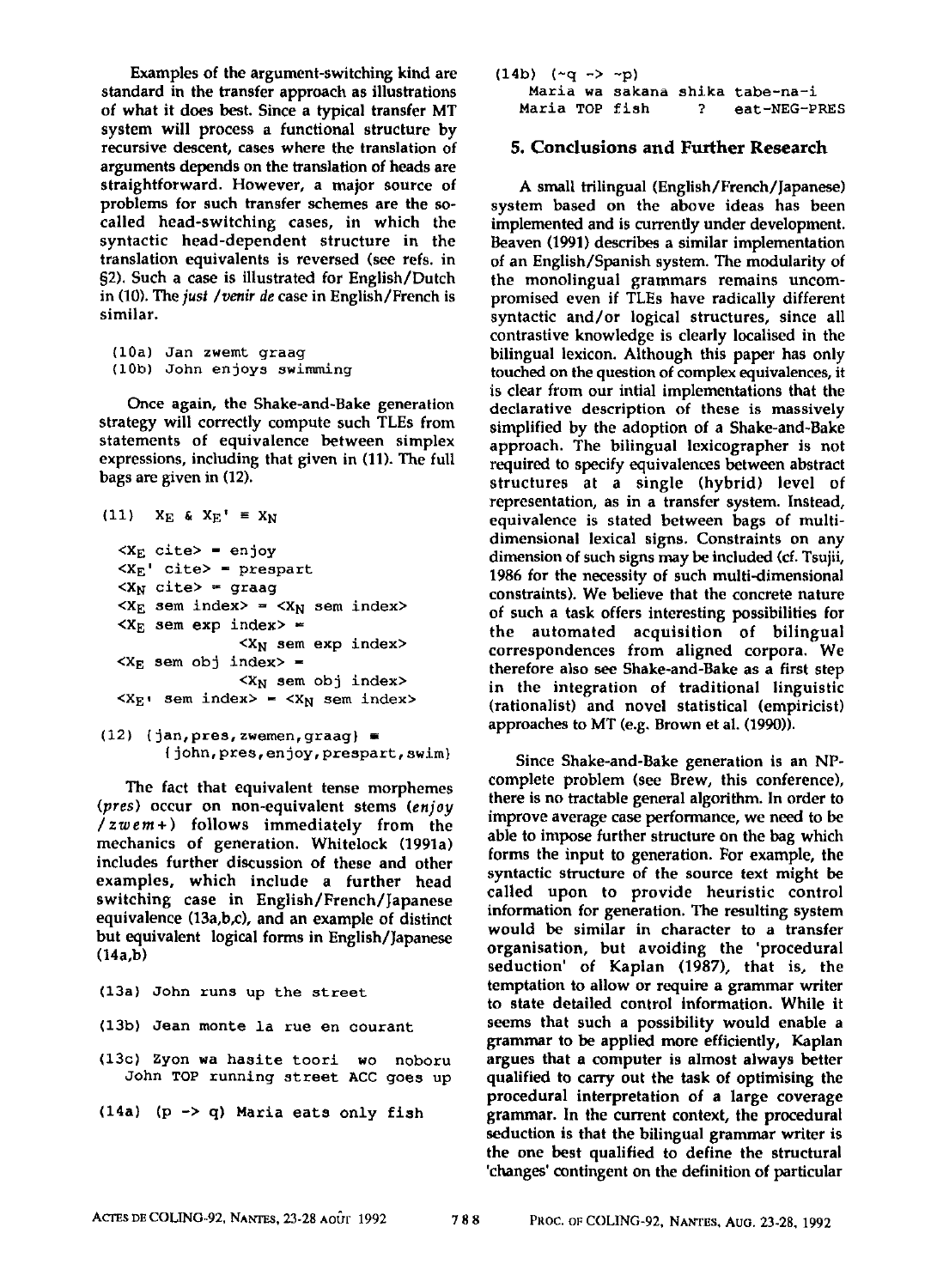lexical equivalences. One approach to the efficiency problem will therefore address the automatic determination of useful control information from the derivation of the source bag and the exploitation of this in generation. Brew (this conference) presents an alternative approach which extends van Benthem's Count Invariant for Categorial Grammars (see e.g. Moortgat, (1988)) to constraint grammars. In this way, fruitless branches of the search space may be pruned early, thus improving efficiency of generation using monolingual TL information.

In the discussion so far, it has been assumed that the only functions of syntax in parsing have been a) to extend the lexical signs and thereby constrain the applicable equivalences, and b) to determine the bindings of LF variables and thus provide the semantic constraints that are the invariants for translation. We have not considered a class of invariants that may be grouped under the heading of discourse structure. In fact, logically equivalent discourse variants are typically associated with non-equivalent bags; for example, the passive morpheme may be present in one but not another; word order features may also be constrained in a bilingual equivalence. So such invariants can be captured. On the other hand, a more elegant treatment might involve a computation of a set of interlingual discourse constraints on derivations to be used in generation in the same way as the semantic constraints on LF variables. Clearly such an approach would be very similar to an interlingual system, but without the adverse consequences for grammatical modularity characteristic of such systems.

### Acknowledgements

The ideas and algorithms presented here were developed jointly with Mike Reape. John Beaven and Evelyn van de Veen in Edinburgh helped by exploring them in their PhD and MSc theses respectively. Sharp Laboratories of Europe gave me the opportunity to continue working on them, and 1 would like to acknowledge the help of all my colleagues there, especially ian Johnson, Chris Brew, Olivier Laurens and Tosh Nomura.

### **References**

**Allegranza, V. , P. Bennett, J. Durand, F.** van **Eynde, L. Humphries, P. Schmidt and E.** Steiner (1991) "Linguistics for Machine Translation: The Eurotra Linguistic Specifications". *Studies in MT and NLP,* CEC.

Alshawi, H., D. M. Carter, B. Gambaeck and M. Rayner (1991) "Interactive Translation using Quasi-Logical Forms", *Proceedings of the 29th*  *ACL,* Berkely.

Baschung, K., G. Bes, A, Corluy and T. Guillotin (1987) "Auxiliaries and Clitics in French UCG Grammar", *Proceedings of the Third European ACL,* Copenhagen.

Beaven, J.L. (1991) *Lexicalist Unification-Based Machine Translation,* PhD Thesis, submitted to Dept. of Artificial Intelligence, Univ. of Edinburgh.

Brew, C.H. (1992) "Letting the cat out of the bag: Generation for Shake-and-Bake MT", this conference.

**Brown, P., J. Cocke, S. della Pietra, V.J. della Pietra, F. Jelinek, J.D.Lafferty, R.L. Mercer and P. S. Roossin (1990) "A** Statistical Approach to Machine Translation", CL vol. 16, no 2.

Calder, J. , M. Reape & H. Zeevat (1989) "An Algorithm for Generation in UCG", *Proceedings of the Fourth European ACL,* Manchester.

Dowty, D. (1989) "On the Semantic Content of the Notion 'Thematic-Role'", in G. Chierchia, B. Partee and R. Turner (eds.) Property Theory, Type *Theory and Natural Language Semantics,*  Dordrecht, Reidel.

Fenstad, J.E., P.K. Halvorsen, T. Langholm and J. van Bentham (1985) *Equations, Schemata and Situations: A Framework for Linguistic Semantics.*  CSLI-85-29, Stanford.

Gunji, T. (1987) *Japanese Phrase Structure Grammar,* Reidel, Dordrecht.

**Hobbs,** J. (1986) "Ontological Promiscuity", *Proceedings of the 25th ACL.* 

Kaplan, R. M. (1987) "Three Seductions in Computational Psycholinguistics", in P.J. Whitelock, M.M. Wood, H. Somers, P. Bennett, R. Johnson (eds.) *Linguistic Theory and Computer Applications:* Academic Press.

**Kaplan, R. M., K. Netter, J. Wedekind and A. Zaenen** (1989) "Translation by Structural Correspondances", *Proceedings of the Fourth European ACL,* Manchester.

Karttunen, Lauri (1989) "Radical Lexicalism", in M.R. Baltin and A.S. Kroch (eds.), *Alternative Conceptions of Phrase Structure,* Chicago.

Landsbergen, J. (1987) "Montague Grammar and Machine Translation", in P.J. Whitelock, M.M. Wood, H. Somers, P. Bennett, R. Johnson (eds.) *Linguistic Theory and Computer Applications:*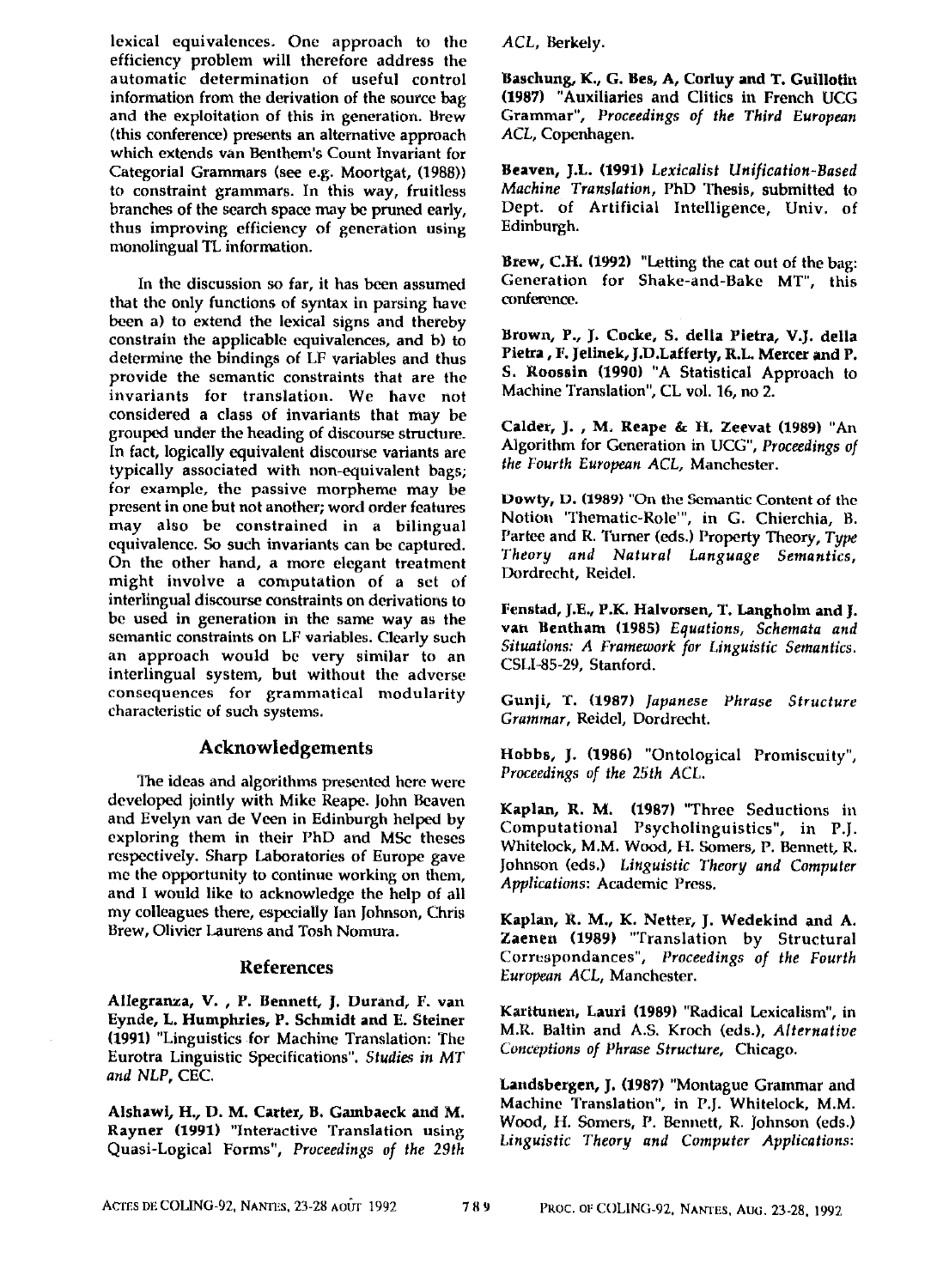Academic Press.

Lytinen, S and R. Shank (1982) "Representation and Translation". TR 324, Dept. of Computer Science, Yale University.

**Moens, M., I. Calder, E. Klein, M. Reape and H.**  Zeevat (1989) "Expressing Generalisations in Unification-Based Grammar Formalisms", *Proceedings of the Fourth European ACL,*  Manchester.

Moortgat, M. (1988) *Categorial Investigations: Logical and Linguistic Aspects of the Lambek Calculus.* Foris, Dordrecht.

Nagao, M. J. Tsujii and J. Nakamura (1985) "The Japanese Government Project for Machine Translation", *Computational Linguistics,* vol. 11 #2-3

Odijk, J. (1989) "The Organisation of the Rosetta Grammars", *Proceedings of the 4th European ACL,*  Manchester.

Parsons, T. (1980) "Modifiers and Quantifiers in Natural Language", *Canadian Journal of Philosophy,* supp. vol. VI.

**Parsons,** T. (1991) *Events in the Semantics of English,* MIT Press, Cambridge, Mass.

Pereira, F. C.N. (1987) "Grammars and Logics of Partial Information", in *Proceedings of the 4th International Conference on Logic Programming,*  Melbourne, Australia.

Pollard, C and I. Sag (1987) Information-based *Syntax and Semantics: Vol 1: Fundamentals,* CSLI Lecture Notes 13.

Pollard, C and I. Sag (forthcoming) Information*based Syntax and Semantics: Vol 2,* CSLI.

Ramsay, A (1991) "A common framework for analysis and generation", in *Proceedings of the 5th European ACL,* Berlin.

Rösner, D. (1986) "When Mariko talks to Siegfried: Experiences from a Japanese/German MT project". *Proceedings of the 11th International Conference in Computational Linguistics*  (COLING), Bonn.

Sadler, L., I. Crookston and A. Way (1989) "Codescription, projection and 'difficult' translation", *Working Papers in Language Processing* #8, Dept. of Language and Linguistics, University of Essex.

Sadler, L., I. Crookston, D. Arnold and A. Way (1990) "LFG and Translation", in *Third* 

*International Conference on Theoretical and Methodological Issues in* MT, Linguistics Research Centre, Austin, Texas.

**Sadler,** L and H. S. Thompson (1991) "Structural Non-Correspondance in Translation", in *Proceedings of the 5th European ACL,* Berlin.

Sheiber, S.M. (1986) *An Introduction to Unification -Based Approaches to Grammar,*  University of Chicago Press.

Shieber, S. M. (1988) A Uniform Architecture for Parsing and Generation", *Proceedings of the 12th International Conference in Computational Linguistics* (COLING), Budapest.

Tsujii, J. (1986) "Future Directions of Machine Translation", *Proceedings of the 11th International Conference in Computational Linguistics (COLING), Bonn.* 

Tsujii, J and K. Fujita (1991) "Lexieal Transfer based on Bilingual Signs", *Proceedings of the 5th European ACL,* Berlin, April 1991.

Ushida, H and K. Sugiyama (1980) "A Machine Translation system from Japanese into English based on Conceptual Structure". *Proceedings of the 8th International Conference in Computational Linguistics* (COLING), Tokyo.

Uszkoreit, Hans (1986) "Categorial Unification Grammars", *Proceedings of the 11th International Conference in Computational Linguistics*  (COLING), Bonn.

van de Veen, E. (1990) *Parsing Free Word Order Languages,* MSc Thesis, Dept. of Artificial Intelligence, University of Edinburgh.

Vauquois, B. and Ch. Boitet (1985) "Automated Translation at Grenoble University", *Computational Linguistics,* vol. 11 #1.

Whitelock, P. (1991a) "Shake-and-Bake Translation". in *Proceedings of the Workshop on Constraint Propagation and Linguistic Description.* ed. C.J. Rupp, M. Rosner and R. Johnson, IDSIA, Lugano.

Whitelock, P. (1991b) A Lexicalist Unification *Grammar of Japanese.* PhD Thesis, submitted to Dept. of Language and Linguistics, UMIST.

Zeevat, H., E. Klein and J. Calder (1987) "An Introduction to Unification Calegorial Grammar", in N.J. Haddock, E. Klein and G. Morrill (eds.) *Edinburgh Working Papers in Cognitive Science, vol. 1: Categorial Grammar, Unification Grammar and Parsing.* Centre for Cog. Science, Edinburgh.